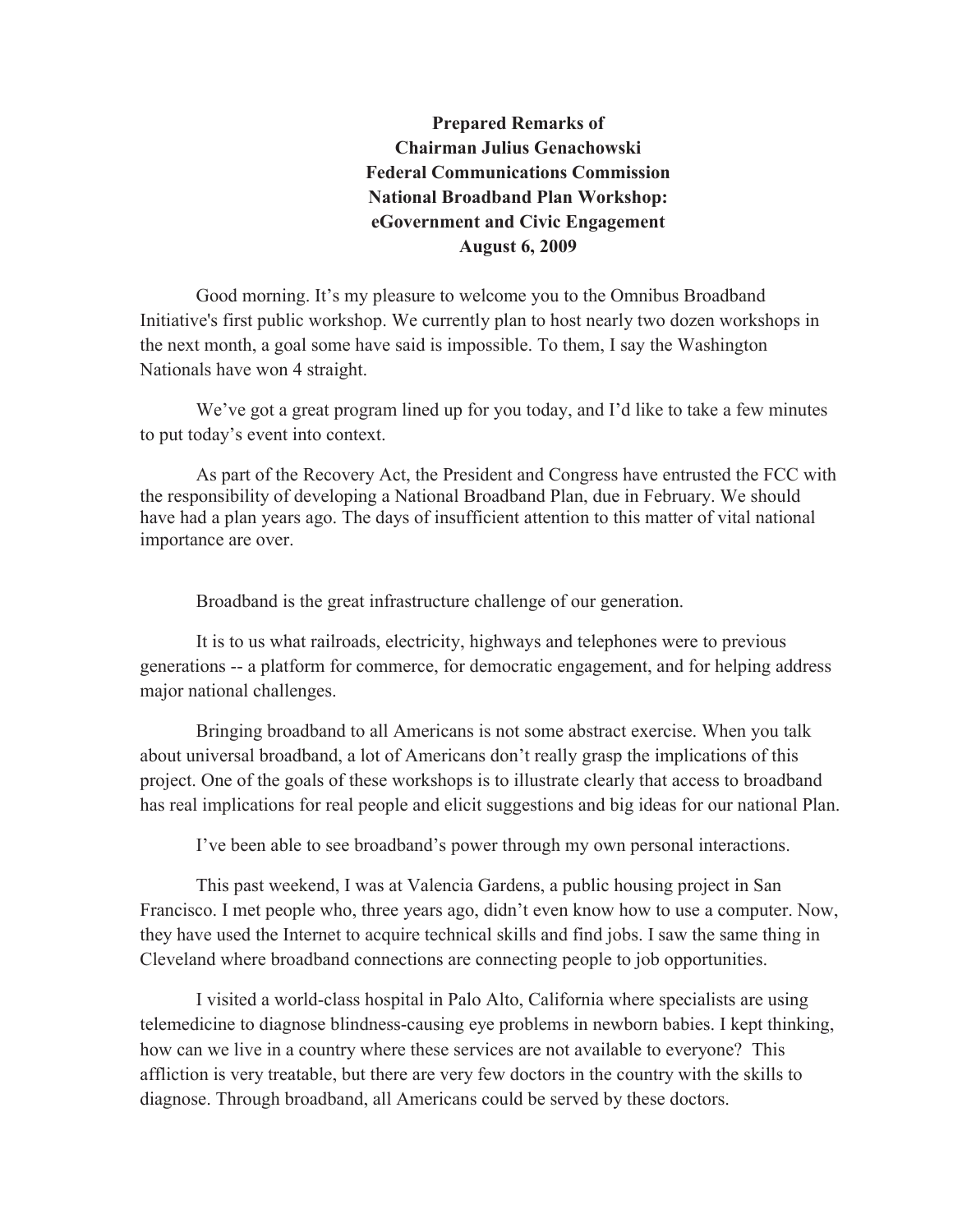One last story. I met a farmer in Erie, Pennsylvania who grew up thinking computers and connectivity had no relevance to him. He now thinks farmers can't live without broadband -- and real-time access to weather, commodity pricing, and agricultural information -- to do their jobs successfully. And he asked that we do everything we can to bring broadband to everyone, everywhere.

Here's the challenge: nearly 40% of all Americans do not have broadband in the home. And if you are earn less than \$50,000 a year, or you are a minority or you live in a rural area, chances are better than 60 percent that you are on the wrong side of the digital divide.

That is why President Obama and the Congress have taken two important actions to extend broadband's benefits to more Americans. First, they included \$7.2 billion for broadband deployment in the Recovery Act. Second, they have charged the FCC with developing a National Broadband plan.

We set out a series of goals for this project. We said that the process for developing the National Broadband Plan would be:

- The most open ever at FCC
- The most participatory ever at FCC
- The most data driven ever at FCC
- The most innovative ever at FCC, encouraging experimentation to find solutions and make sure the Commission meets this moment.

To help advance each of these goals, we made the unprecedented decided to host a series of 22 workshops. This is the first one. Since we will be trying new things, we expect mistakes. This hearing is being streamed live online. It is a real-time experiment in American democracy. Something will surely go wrong. We will recognize our mistakes and learn from them.

For our first workshop, I am pleased that we have chosen eGovernment and civic engagement as the topic. Why?

First, this public workshop gives us the FCC an opportunity to begin to show how we are going to use broadband to make government more open and to engage the public at our agency.

Second, everything flows from civic engagement. An active public offering its best ideas is the foundation of the solutions to all our challenges, and in the  $21<sup>st</sup>$  century there is no excuse for not connecting every American with one another and their government.